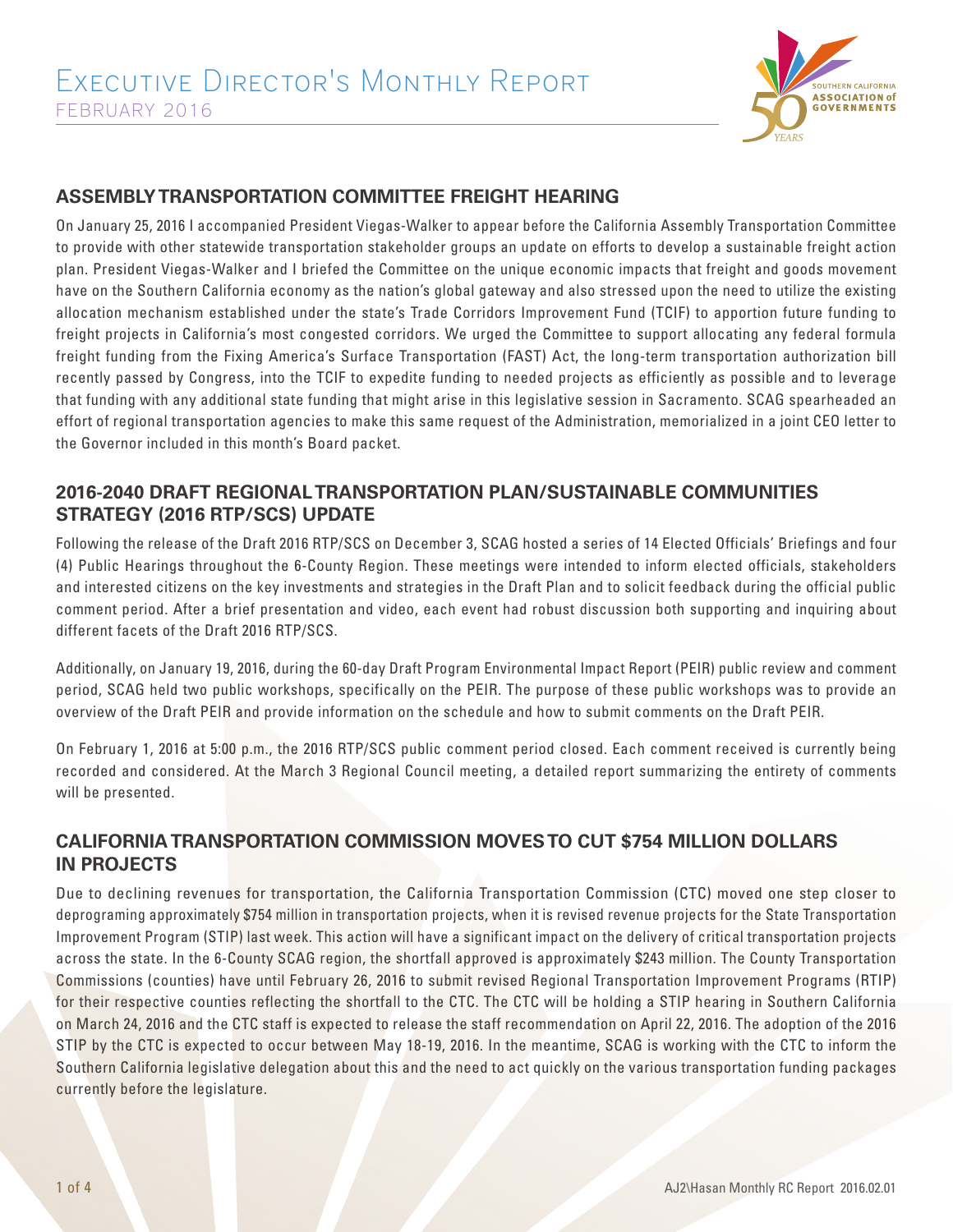

#### **2016 REGIONAL CONFERENCE & GENERAL ASSEMBLY**

On May 5-6, 2016 SCAG will be hosting the 2016 Regional Conference & General Assembly at the La Quinta Resort & Club. As SCAG's premier annual event, this conference promises to include engaging speakers, informative panel discussions and valuable networking opportunities. Be sure to join us as we debate critical issues and formulate ways to implement the strategies within the 2016-2040 Regional Transportation Plan/Sustainable Communities Strategy (2016 RTP/ SCS), a long-range visioning plan that balances future mobility and housing needs with economic, environmental and public health goals. At La Quinta, we will be bringing together our member cities, counties, state and federal agencies, private sector partners, as well as old friends and new.

#### **2016 SCAG SUSTAINABILITY AWARDS**

SCAG is committed to highlighting excellent planning efforts from local agencies in sustainability. Each year, SCAG honors projects that best exemplify the core principles of sustainability with awards at the Annual Regional Conference & General Assembly. The SCAG Sustainability Awards represent the highest achievement in planning by local jurisdictions and agencies in the region and offers a prestigious platform to showcase some of the best planning work occurring in Southern California.

SCAG is now accepting nominations for these plans and projects that coordinate land use and transportation actions to improve the mobility, livability, prosperity and sustainability of our region. The SCAG Sustainability Awards program is open to all parties, including local governments, non-profits, developers and others. Partnerships are welcome; public agencies, in combination with other public or private organizations or individuals, may jointly submit an entry. Eligible submittals include plans, projects and programs completed or adopted after January 1, 2012 and prior to March 1, 2016. Along with the awards ceremony, videos of winning projects will be presented at the 2016 Regional Conference and General Assembly at the La Quinta Resort and Club on May 5 and 6, 2016.

Visit www.scag.ca.gov for more information and to download the nomination packet. The application deadline is 2:00 p.m., Friday, March 1, 2016. If you have questions, please contact India Brookover at brookover@scag.ca.gov, 213-236-1919.

### **APPLICATIONS AVAILABLE FOR 2016 SCAG SCHOLARSHIP PROGRAM**

Now currently accepting applications, the SCAG Scholarship Program is designed to offer local government and planning experience that students can use to develop long-term career goals and a monetary award. The program provides a \$4,000 scholarship award for up to eight high school or community college students from the SCAG region plus a two-week internship with a local planning agency, council of governments, or SCAG. Eligible students must both reside and attend school within the SCAG region (i.e. Imperial, Los Angeles, Orange, Riverside, San Bernardino, or Ventura County), be currently enrolled as a high school junior or senior, or community college student, have at least a 3.0 grade point average and provide proof of eligibility to work in the United States. In addition, graduating students must provide proof of enrollment in higher education. All materials for the 2016 SCAG Scholarship Program must be postmarked by Friday, April 1, 2016. For more information and to apply online or download an application, please visit the program's webpage at: www.scag.ca.gov/scholarship.

### **SCAG SHARES KNOWLEDGE AT THE TRANSPORTATION RESEARCH BOARD'S ANNUAL MEETING**

In early January, SCAG staff was invited to present at the 2016 Transportation Research Board (TRB) Annual Meeting in Washington, D.C. The spotlight theme of this year's meeting was Research Convergence for a Multimodal Future. Other "hot topics" at the conference included Transformation Technologies, Resilience and Transportation and Public Health. This year's meeting brought more than 12,000 transportation professionals from around the world. Its program covered over 5,000 presentations in nearly 800 sessions and workshops. Staff made four paper/poster presentations including (1) Challenges and Realities of Deploying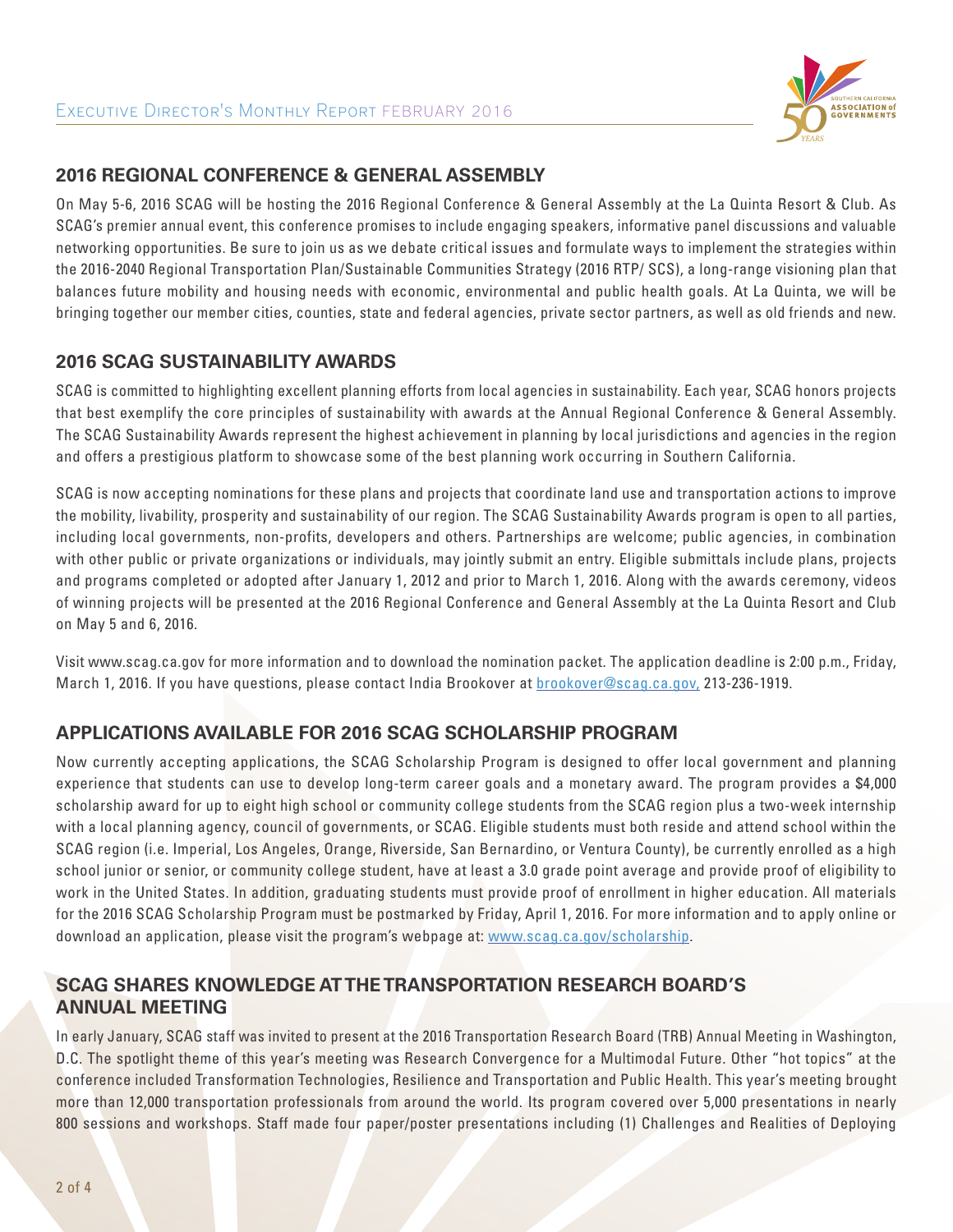

a Regional Network of Express and HOT Lanes in Southern California (Annie Nam); (2) Spatial and Socioeconomic Analysis of Commuting Patterns in Southern California Using LEHD Origin-Destination Employment Statistics, CTPP and ACS Public Use Microdata Sample (Tom Vo); (3) Spatial Distribution of Urban Runoff Pollutant in the Southern California Region and Its Impacts on Environmental Justice Analysis: Application of GIS Using EPA's PLOAD Model and SCAG Land Use Scenario Dataset (Tom Vo); and (4) Local Demographic Projections and Traffic Safety: Integrating Census, California Department of Public Health and Statewide Integrated Traffic Records System Data (Derek Hung). Akiko Yamagami also successfully planned and conducted a three-hour workshop titled "On-demand Technology and Sharing Economy for Freight – Urban Freight Story," sponsored by TRB's Urban Freight Committee. The outcomes of the workshop will be incorporated into a proposal for a National Corporative Highway Research Program to examine the impact of an increase in e-commerce sales on urban delivery demand and how emerging technology applications might play an important role in effectively and responsively matching supply and demand within the current and future built environment.

# **SCAG SECURES CAP AND TRADE RESOURCES TO DEPLOY PILOT TECHNICAL ASSISTANCE PROGRAM**

SCAG has secured nearly \$200,000 from the California Strategic Growth Council (SGC) to participate in a pilot technical assistance program as part of the next Affordable Housing Sustainable Communities (AHSC) grant round. This pilot program will focus on strengthening specific concept applications from 2015 that did not advance to State's the final round. Resources will support applications that benefit disadvantaged communities and will also be used to build capacity for future grant rounds.

Additionally, SCAG has deployed its cap and trade assistance team to help a broad range of potential applicants throughout the region prepare for the 2016 AHSC grant round. During December 2015 and throughout January, staff conducted over 40 technical assistance work sessions to help regional stakeholders identify projects that may be ready for the next grant round. Projects fostering connectivity between housing, transit and active transportation infrastructure that also demonstrate a reduction in greenhouse gas emissions will be considered most compelling to the State. Staff will continue to coordinate technical assistance efforts with the SGC throughout the upcoming AHSC grant round.

### **DRAFT 2017 ACTIVE TRANSPORTATION PROGRAM (ATP) GUIDELINES RELEASED**

The Draft 2017 Active Transportation Program (ATP) Guidelines (Guidelines) have been released for public review and comment. A Guidelines workshop will be hosted by SCAG and the California Transportation Commission (CTC) on February 3, 2016 (1:00 p.m.-4:00 p.m.) at the SCAG Downtown Los Angeles office. The workshop will provide an opportunity for stakeholders to submit comments for consideration by the CTC before Guidelines approval on March 16, 2016. The approval of the Guidelines also marks the opening for the Call for Projects, with project applications tentatively due by June 15, 2016 and selected by March 2017. To view the draft Guidelines visit http://bit.ly/1Pb5oHD. For more information on the ATP program, visit http://www.catc.ca.gov/programs/ ATP.htm. For any additional questions or comments, please contact Stephen Patchan, patchan@scag.ca.gov, 213-236-1923.

## **U.S. ENVIRONMENTAL PROTECTION AGENCY (EPA) HAS APPROVED CALIFORNIA'S LATEST MOTOR VEHICLE EMISSION FACTOR MODEL**

On December 14, 2015, the U.S. EPA approved and announced the availability of the latest version of California Air Resources Board's motor vehicle emission factor model for use in air quality planning and transportation conformity in California. The new model, EMFAC2014, is based on updated regulations as well as new and improved vehicle emissions data and calculates air pollution emissions factors for passenger cars, trucks, motorcycles, motor homes and buses. The U.S. EPA also set a two-year grace period during which the previous version of the emission factor model (EMFAC2011) may still be used. However, on or after December 14, 2017, only EMFAC2014 may be used for all new regional and project-level transportation conformity analysis